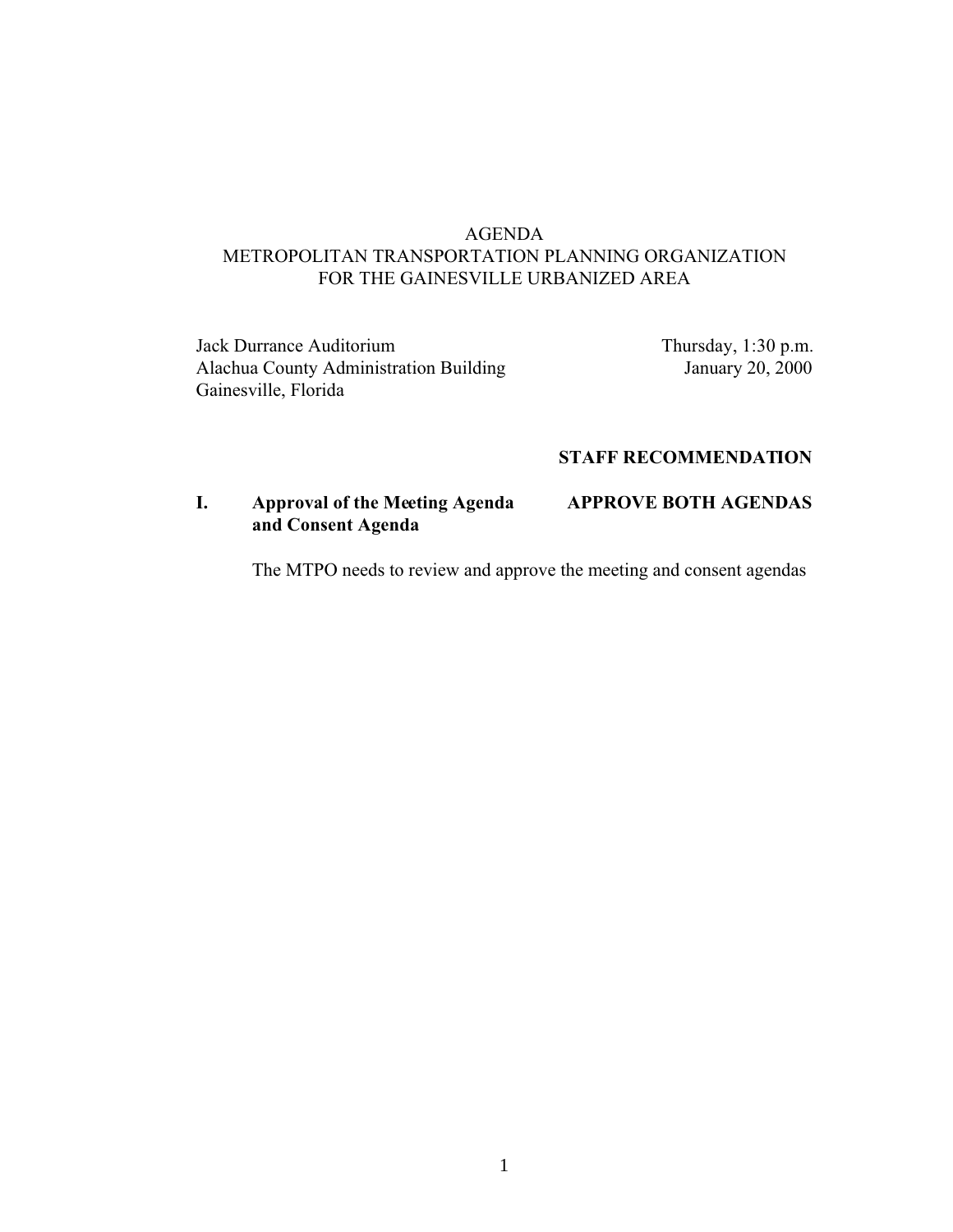## **CONSENT AGENDA METROPOLITAN TRANSPORTATION PLANNING ORGANIZATION FOR THE GAINESVILLE URBANIZED AREA**

# **Jack Durrance Auditorium Thursday, 1:30 p.m. Alachua County Administration Building Gainesville, Florida**

### **STAFF RECOMMENDATION**

| CA.1 | <b>MTPO Minutes- December 9, 1999</b>                                                                                | <b>APPROVE MINUTES</b>                |
|------|----------------------------------------------------------------------------------------------------------------------|---------------------------------------|
|      | The latest set of MTPO minutes are ready for review and approval                                                     |                                       |
| CA.2 | <b>Transportation Disadvantaged Coordinating</b><br><b>Board-Agency Appointment</b>                                  | <b>APPOINT</b><br><b>MS. WALDO</b>    |
|      | The Alachua County School Board is recommending that Ms. Janice<br>Waldo fill this vacant position                   |                                       |
| CA.3 | <b>Transportation Disadvantaged</b><br><b>Program-Request for Proposals</b>                                          | <b>FOR INFORMATION</b><br><b>ONLY</b> |
|      | In August, the MTPO agreed to start the request for proposals process<br>in January                                  |                                       |
| CA.4 | <b>CTS Monthly Status Report</b>                                                                                     | <b>FOR INFORMATION ONLY</b>           |
|      | The MTPO has asked for monthly status reports regarding CTS'<br>progress implementing the City Audit recommendations |                                       |
| CA.5 | <b>Recent MTPO Correspondence</b><br>(Without enclosures)                                                            | FOR INFORMATION ONLY                  |
|      | Mr. Huey Hawkins letter dated December 13, 1999<br>1.                                                                |                                       |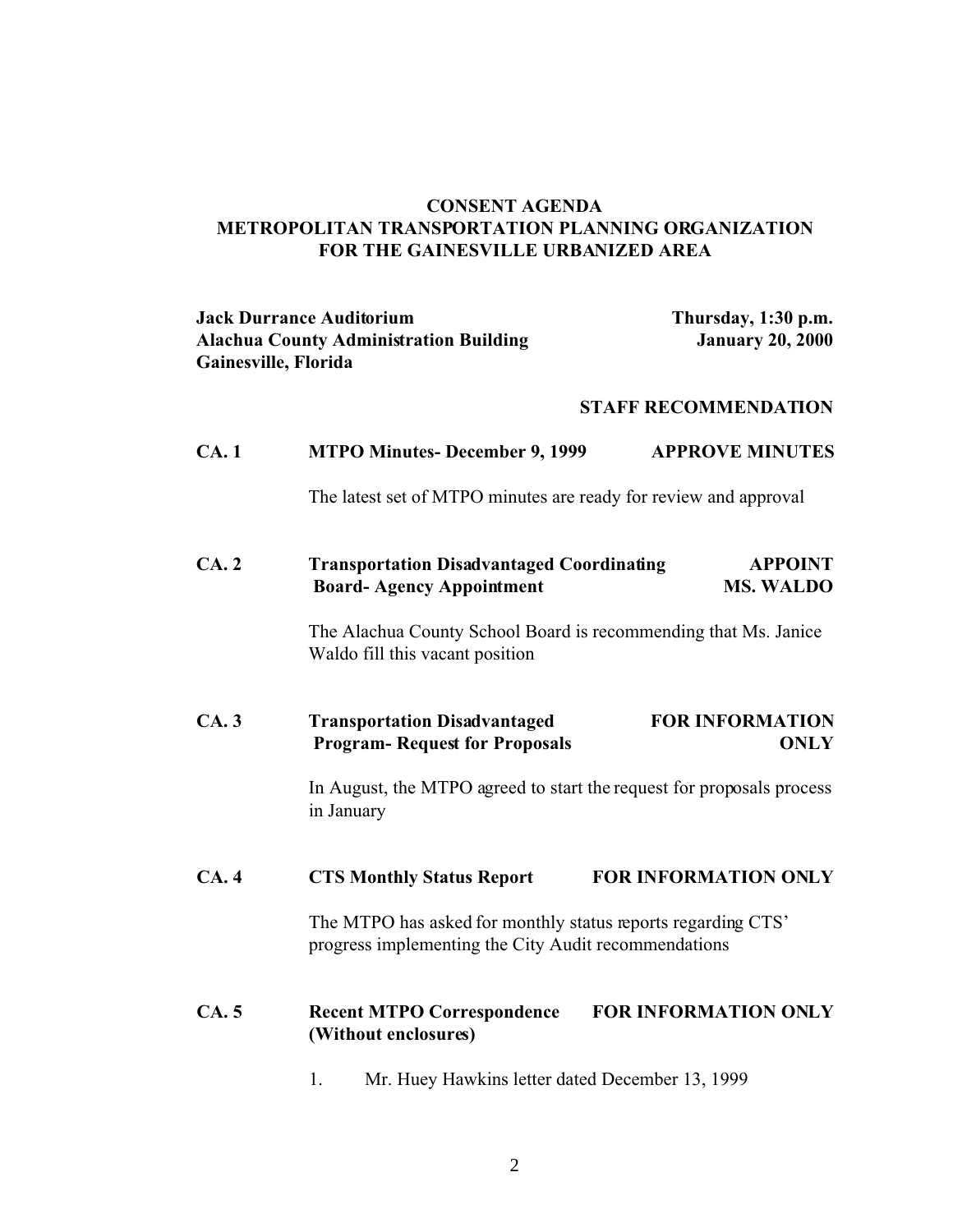### **AGENDA METROPOLITAN TRANSPORTATION PLANNING ORGANIZATION FOR THE GAINESVILLE URBANIZED AREA**

**Jack Durrance Auditorium Thursday, 1:30 p.m. Alachua County Administration Building January 20, 2000 Gainesville, Florida** 

#### **RECOMMENDATION**

### **II. Dr. Kermit Sigmon Citizen Participation Award PRESENT AWARD**

South West Alliance for Planning (SWAP) has been selected by the Citizens Advisory Committee to be this year's recipient of this award

## **III. Main Street Reconstruction Project APPROVE STAFF RECOMMENDATION**

FDOT is requesting final MTPO review comments on January 20

### **IV. Alachua County Bicycle Master Plan APPROVE STAFF RECOMMENDATION**

In December, the MTPO requested a scope of services and a cost estimate to develop this plan to include all of Alachua County

**V. Perspectives on Poverty Report DISCUSS REPORT**

At the November meeting, Chair Hanrahan stated that this report should be placed on a future MTPO agenda

# **VI. FDOT Tentative Five Year Work Program FOR INFORMATION ONLY**

FDOT staff will discuss the current status of projects requested by the MTPO at the December meeting

**VII. Next MTPO Meeting AGREE TO MEET FEBRUARY 3**

The next meeting is scheduled for February 3 at 1:30 p.m. in the Jack Durrance Auditorium